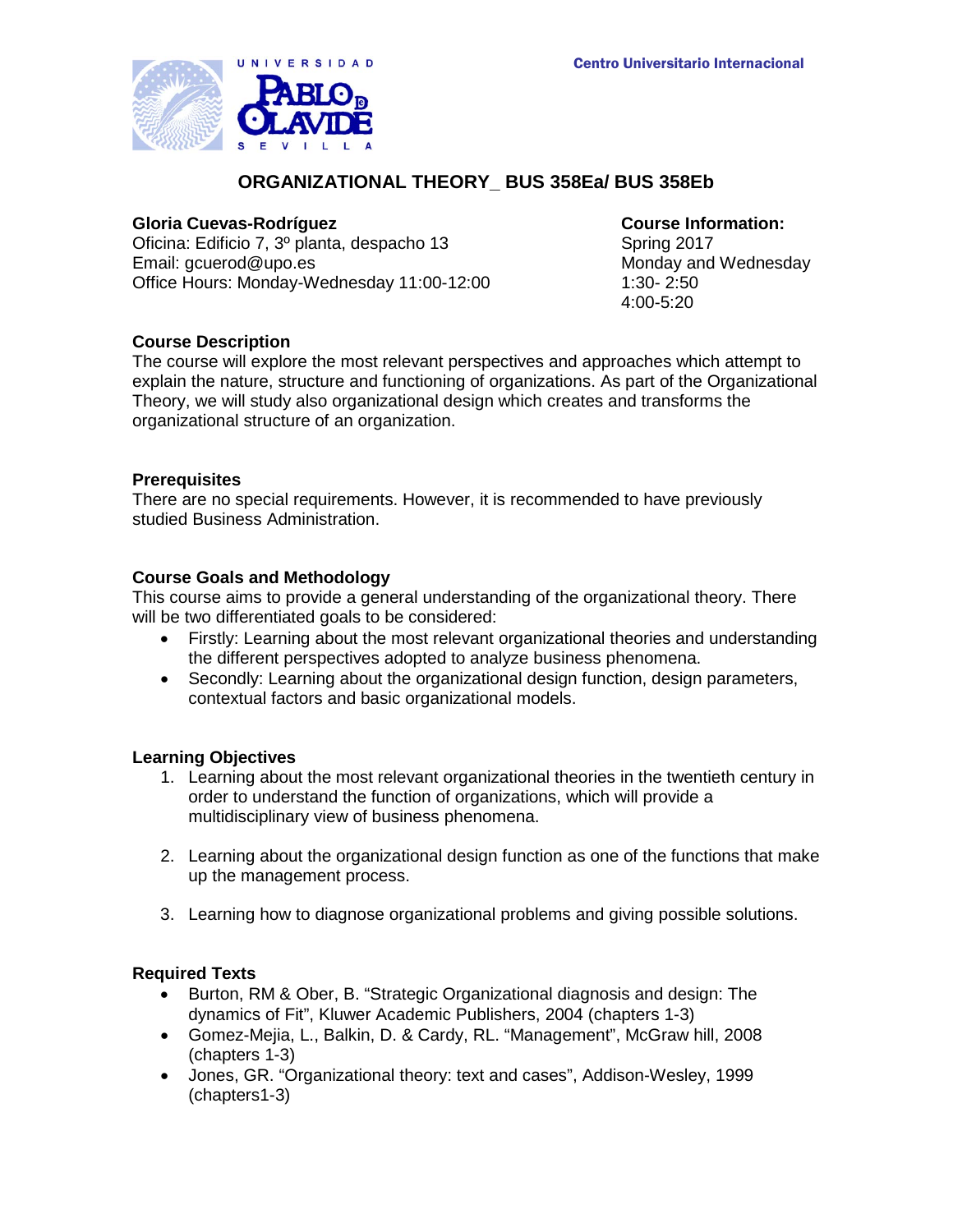- Mintzberg H. "The Structuring of Organizations". Prentice-Hall, 1979 (chapters 4-7)
- Robbins, SP, & Coulter, M. "Management", Prentice Hall, 2007
- Shafritz, JM & Ott, JS, "Classics of Organization Theory", Harcourt Brace College Publishers, 1996

### **General Course Policies**

Please keep your cell phones turned off during class.

## **Course Requirements and Grading**

The final grade will be calculated according to the following:

- 30% Mid-term Exam
	- A minimum score of 5 points (on a 10-pt.scale) is required
- 10% Participation in class
- 30% PDLs
- 30% Final Exam
	- A minimum score of 5 points (on a 10-pt.scale) is required

PDLs refer to "practical and development learning classes" in which students will have to work in groups different activities/practical work. Students will be evaluated considering the clarity of the ideas presented and solid arguments provided. There will be value not only that proper answers are giving to the questions raised but the clarity and well-structured presentation.

Quiz/presentation/exam dates will not be changed under any circumstances.

#### **Attendance and Punctuality**

Attendance is mandatory. More than 3 unexcused absences will result in the lowering of the final grade. Students with more than 2 such absences may not challenge the final grade received. Punctuality is required – lateness will be penalised by 0.5 (over 15 mins) or 1 absence (over 30mins).

#### **Academic Dishonesty**

Academic integrity is a guiding principle for all academic activity at Pablo de Olavide University. Cheating on exams and plagiarism (which includes copying from the internet) are clear violations of academic honesty. A student is guilty of plagiarism when he or she presents another person's intellectual property as his or her own. The penalty for plagiarism and cheating is a failing grade for the assignment/exam and a failing grade for the course. Avoid plagiarism by citing sources properly (using footnotes or endnotes and a bibliography).

## **Students with Disabilities**

If you have a disability that requires special academic accommodation, please speak to your professor within the first three (3) weeks of the semester in order to discuss any adjustments. It is the student's responsibility to provide the International Center with documentation confirming the disability and the accommodations required (if you have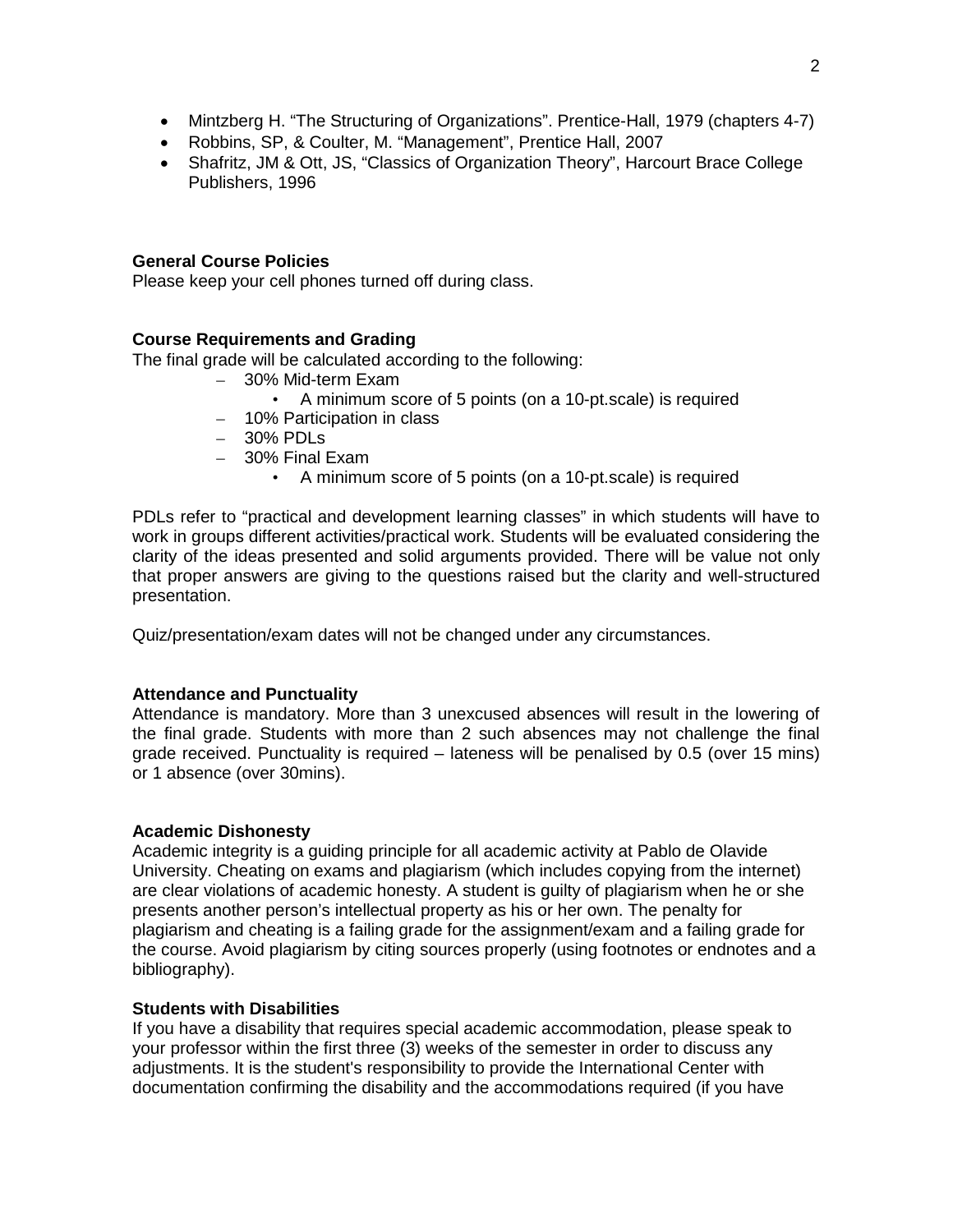provided this to your study abroad organization, they have most likely informed the International Center already but please confirm).

## **Behavior Policy**

Students are expected to show integrity and act in a professional and respectful manner at all times. A student's attitude in class may influence his/her participation grade. The professor has a right to ask a student to leave the classroom if the student is unruly or appears intoxicated. If a student is asked to leave the classroom, that day will count as an absence regardless of how long the student has been in class.

# **Class Schedule**

PART ONE: ORGANIZATIONAL THEORIES

- Chapter 1. Introduction to organizational theory
- 1. What is an organization?
- (Burton & Obel, 2004; pp. 1-5)
- 2. How does an organization create value?
	- (Jones,1997; pp. 5-7)
- 3. Why do organizations exist?
- (Jones,1997; pp. 7-10)
- 4. Organization types
- (Shafritz & Ott, 1996; pp.214-219)
- 5. Levels of analysis when studying organizations
- (Class notes)
- 6. Organizational Theory
- (Burton & Obel, 2004; pp. 10-13)

Chapter 2. Initial perspectives in the study of organizations

- 1. Introduction
- (Class notes)

2. Classic Theories

Frederick Taylor: The Principles of Scientific Management

- (Shafritz & Ott, 1996; pp.66-79)
- Henry Fayol: General Principles of Management
- (Shafritz & Ott, 1996; pp.52-65)
- Max Weber: Bureaucracy
- (Shafritz & Ott, 1996; pp.80-85)
- 3. Organizational Behaviour Theories

Chapter 3. Intermediate perspectives in the study of organizations

- 1. Introduction
- (Class notes)
- 2. The System Approach
- (Class notes + Shafritz & Ott, 1996; pp.101-111)
- 3. The neoclassic theory
- (Class notes)
- 4. Contingency Approach
	- (Class notes)
- 5. Decision making Theory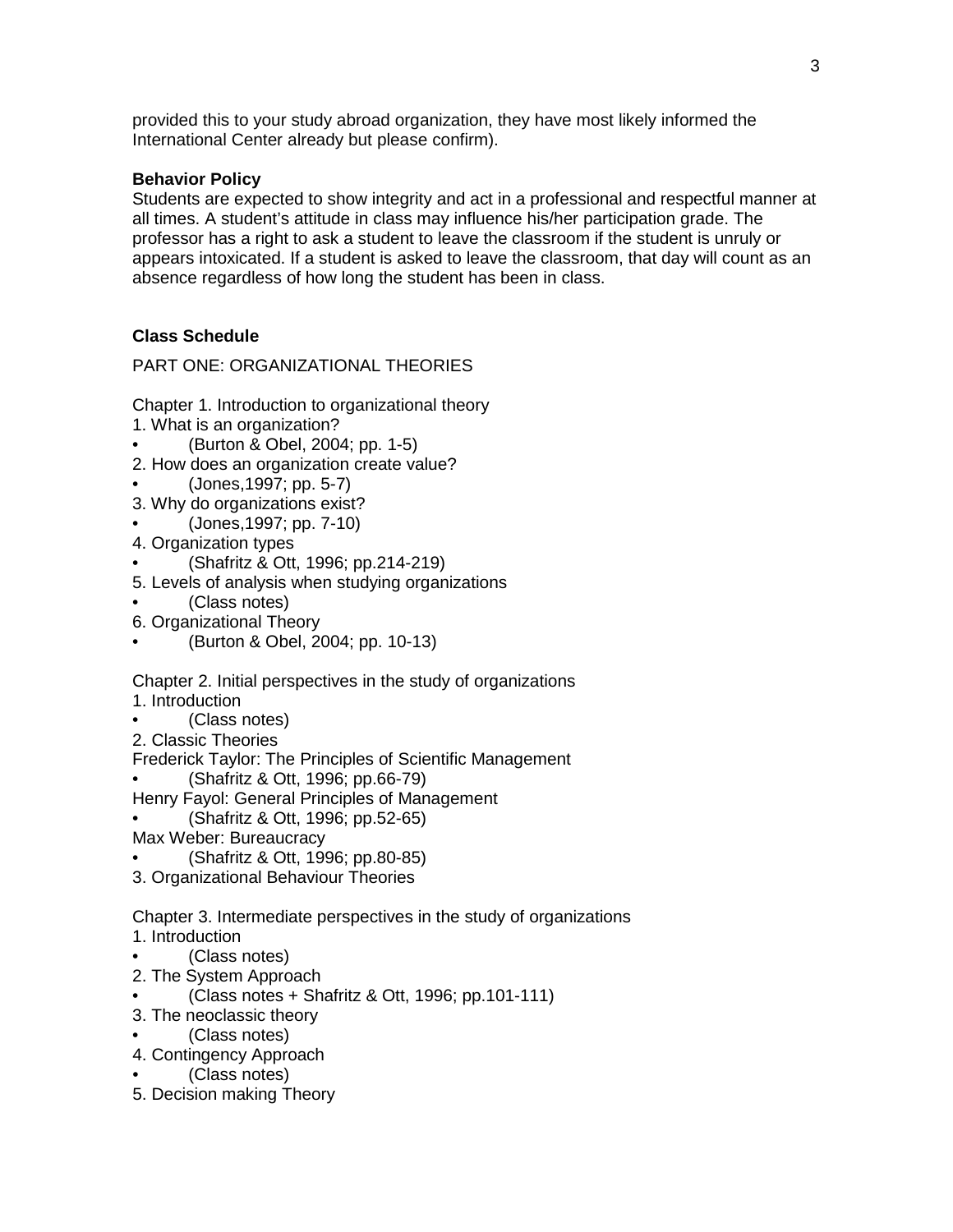• (Class notes + Shafritz & Ott, 1996; pp.359-374)

## PART TWO: ORGANIZATIONAL DESIGN

Chapter 4. The structure and design of organizations: preliminary concepts

- 1. Introduction
- 2. Coordination in five parts
- 3. The organization in five parts
- 4. The function of the organization
- 5. Design Parameters

## Chapter 5. The job design parameters

- 1. Introduction
- 2. Job specialization
- 3. Behaviour formalization
- 4. Training and indoctrination
- 5. Conclusions

Chapter 6. Structure design parameters and the decision making process

- 1. Introduction
- 2. Unit grouping
- 3. Unit size
- 4. Vertical and horizontal decentralization
- 5. Complexity

Chapter 7. Contingency factors: Size, age, technology and environment

- 1. Introduction
- 2. Size
- 3. Age
- 4. Technology
- 5. Environment

Chapters 4-7 are based on Mintzberg (1979)